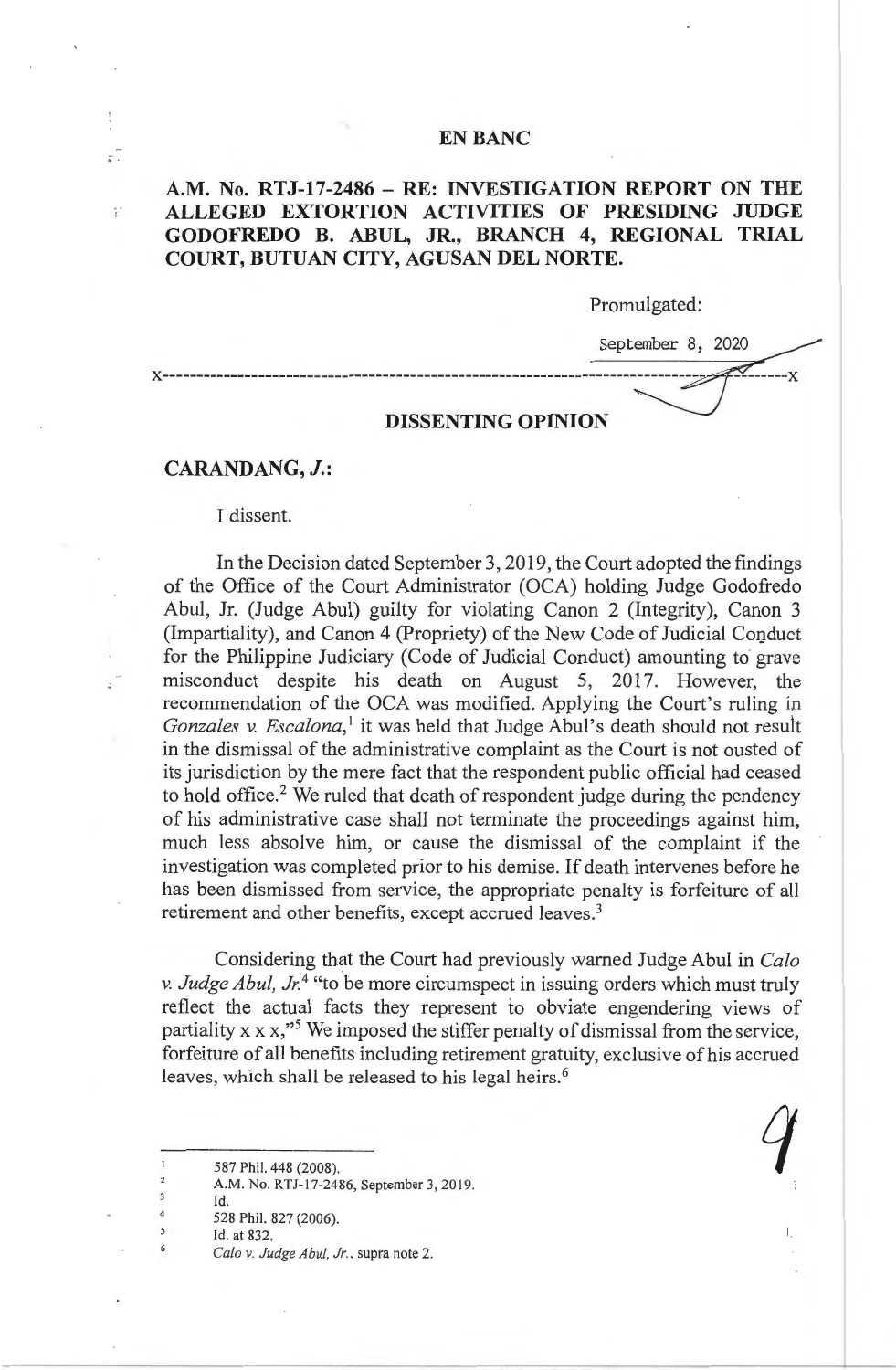'"

In the present Motion for Reconsideration, Bemardita Abul (Mrs. Abul), surviving spouse of Judge Abul, points out that Judge Abul's death preceded the release of the judgment finding him guilty of the offense charged against him. Mrs. Abul posits that Judge Abul was already dead when the OCA concluded its investigation on the charge against him and that his death necessitates the dismissal of the administrative case.7 In the alternative, if the administrative case cannot be dismissed, Mrs. Abul proposes that Judgé Abul's retirement benefits should not be forfeited for humanitarian reasons. Instead of forfeiture, Mrs. Abul suggests that a reasonable amount of fine be imposed and deducted from his retirement benefits. <sup>8</sup> E.

# The Motion for Reconsideration should be denied.

This is not the first time that the Court addressed the implications of imposing a penalty on an erring court employee who died during the pendency of an administrative case against him. As early"as 1975, a similar issue was raised in *Hermosa v. Paraiso*,<sup>9</sup> where the respondent branch clerk of court died after the Investigating Judge recommended that he be exonerated of the charges for lack of sufficient evidence but while the case remained pending before the Court. The Court resolved the case so that the heirs of the respondent may receive any retirement benefits due to them and ordered the dismissal of the case for lack of substantial evidence.<sup>10</sup>

In *Manozca v. Judge Domagas,* 11 the erring judge charged with gross ignorance of the law died while the case was being evaluated by the OCA for appropriate action. Nonetheless, the Court resolved to impose a fine of PS,000.00 based on the record which was not disputed.

In *Baikong Akang Camsa v. Rendon*,<sup>12</sup> the Court deemed the case against the late judge closed and terminated because no investigation had been conducted at the time of his demise. The Court explained that to "allow an investigation to proceed against him who could no longer be in any position to defend himself would be a denial of his right to be heard, our most basic . understanding of due process."<sup>13</sup> However, it must be clarified that the Court terminated the case in *Baikong Akong Camsa*,<sup>14</sup> because no investigation at all had been conducted at the time of the demise of the erring court employee. This is not applicable to the present case because an investigation was already concluded at the time of Judge Abul's demise and he was given an opportunity to be heard.  $\int$ 

 $\overline{7}$ Temporary *rollo* (A.M No. RTJ-17-2486), p. 4.  $\bf 8$ Id. at 4-5. 9 159 Phil. 417 (1975). 10 Id. at 419. II 318 Phil. 744 (1995). 12 448 Phil. 1 (2002). 13

Id.

14

 $\,$  I,  $\,$ 

ist<br>Iir

Id.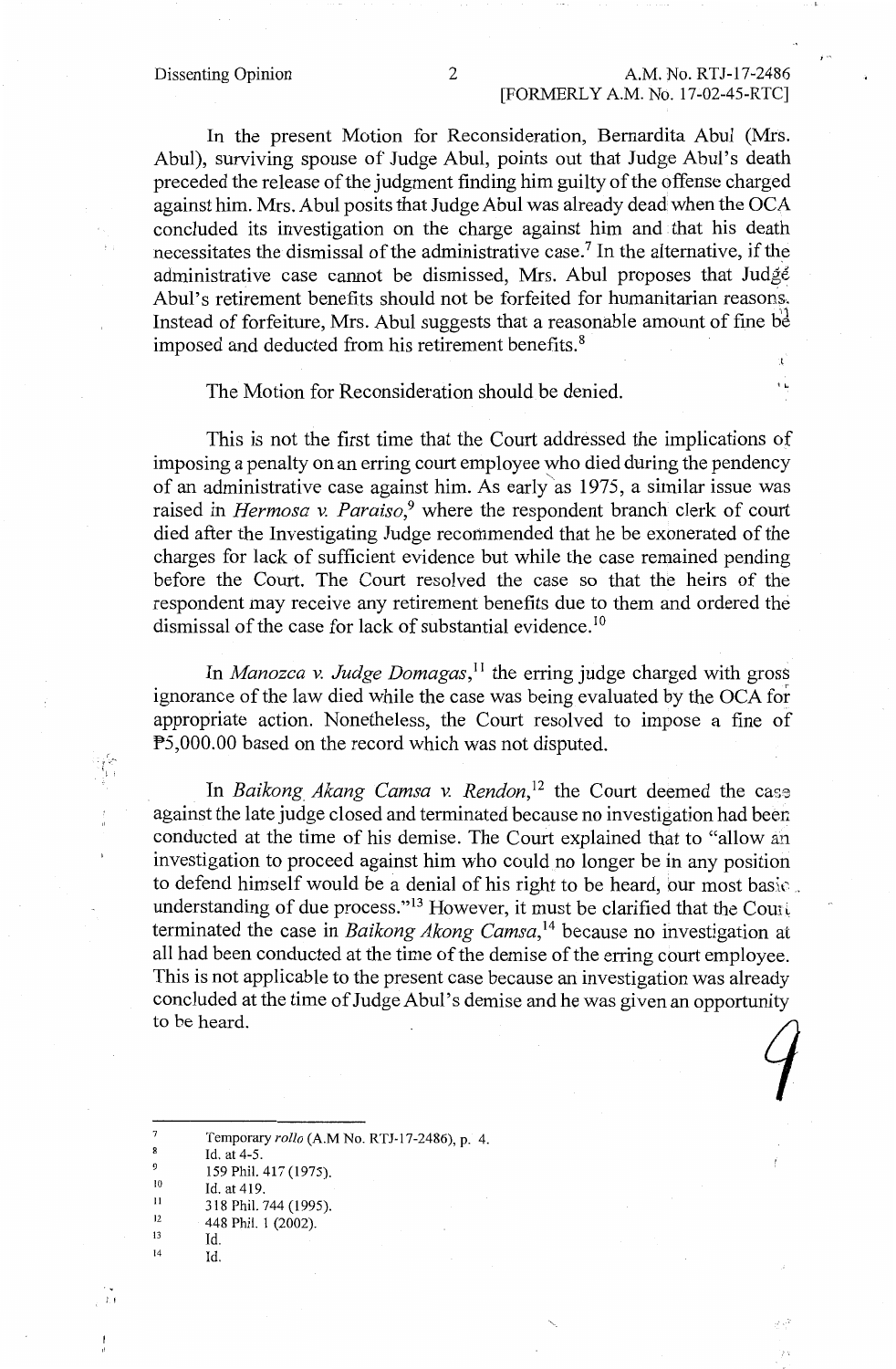In *Loyao, Jr. v. Caube*,<sup>15</sup> the Court declared that the death or retirement of any judicial officer from service does not preclude the finding of any administrative liability to which he shall still be answerable. In highlighting the necessity of retaining jurisdiction over an erring judicial officer's administrative case beyond his death, the Court quoted its ruling in *Gallo* v. Cordero,<sup>16</sup> to wit:

> [T]he jurisdiction that was ours at the time of the filing of the administrative complaint was not lost by the mere fact that the respondent public official had ceased in office during the pendency of his case. The Court retains its jurisdiction either to pronounce the respondent public official innocent of the charges or declare him guilty thereof. A contrary rule would be fraught with injustice and pregnant with dreadful and dangerous implications . . . If innocent, respondent public official merits vindication of his name and integrity as he leaves the government which he has served well and faithfully; if guilty, he deserves to receive the corresponding censure and a penalty proper and imposable under the situation.<sup>17</sup>

The Court similarly ruled in *Sexton v. Casida,* <sup>18</sup>*Gonzales v. Escalona,* <sup>19</sup> and *Mercado v. Salcedo*<sup>20</sup> that the death of the respondent in an administrative case does not preclude a finding of administrative liability. In both cases, the Court imposed fines on the erring respondents who died during the pendency of their respective administrative cases.

More recently, in *Agloro v. Burgos*,<sup>21</sup> which was decided *En Banc*, the Court upheld its ruling in *Gonzales* that the death of a respondent does not preclude a finding of administrative liability except for certain exceptional circumstances. To determine the necessity of dismissing the case, the Court recognized the following factors to be considered:

> xx x *[F]irst,* if the respondent's right to due process was not observed; *second,* the presence of exceptional circumstances in the case on the grounds of equitable and humanitarian reasons; and *third*, the kind of penalty imposed.<sup>22</sup> (Italics in the original)

In *Agloro,* the Court did not dismiss the administrative case merely on account of the respondent's death since she was afforded her right to due process when she answered the charges against her and was even able to file her comment before the OCA.

ιÉ

15 450 Phil. 38 (2003).

16 315 Phil. 210 (1995).

17 Id. at 220.

18 508 Phil. 166 (2005).

- 19 Supra note I.
- 20 619 Phil. 3 (2009).
- 21 804 Phil. 621 (2017).
- 22 Id. at 635.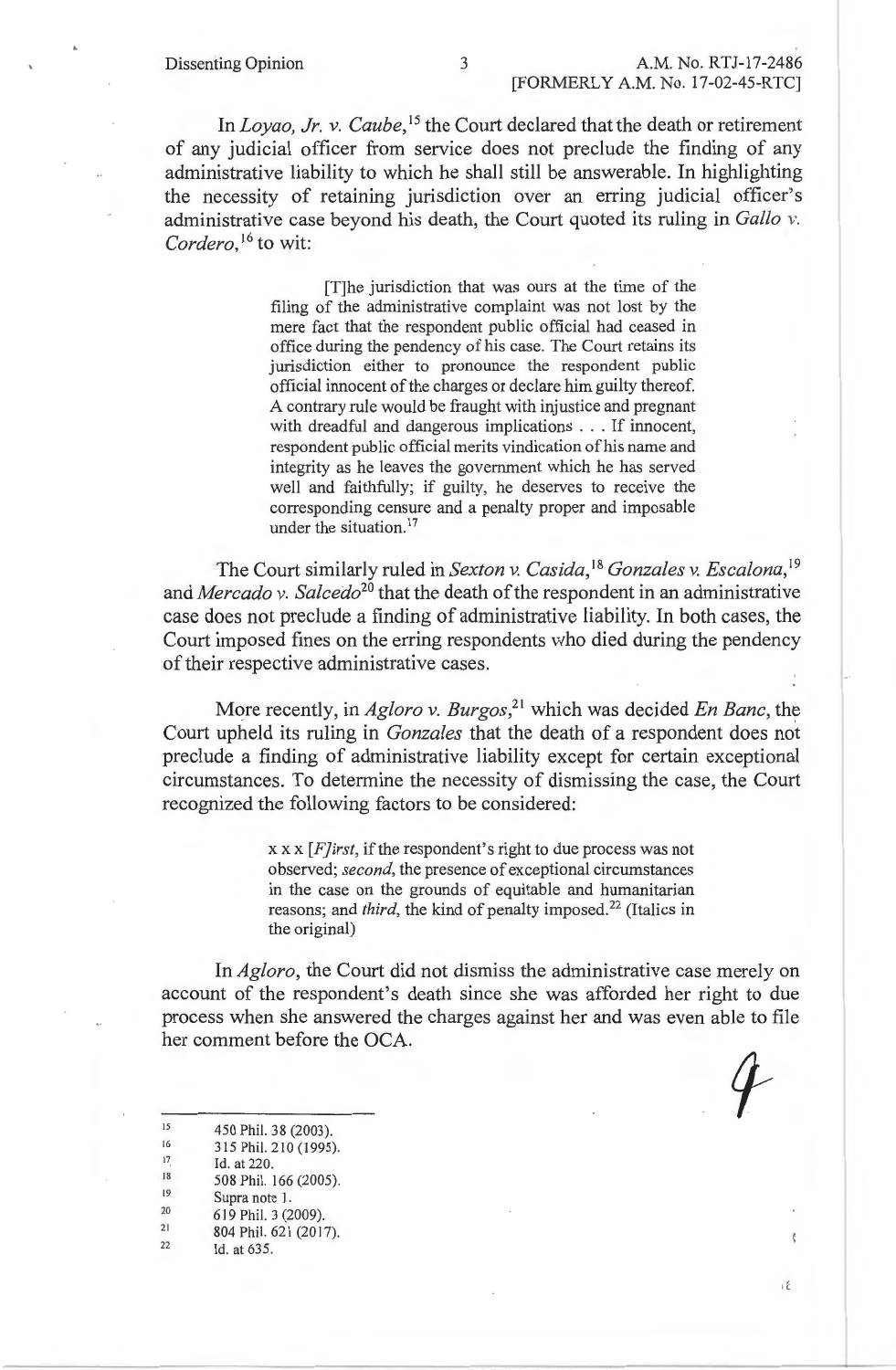Based on the foregoing, the prevailing rule is that the Court is not ousted of its jurisdiction over an administrative matter by the mere fact that the respondent public official ceases to hold office during the pendency of respondent's case.<sup>23</sup> Nevertheless, the Court recognizes the following exceptions: (1) if the respondent's right to due process was not observed; (2) in exceptional circumstances on the grounds of equitable and humanitarian reasons; and (3) the kind of penalty imposed would render the proceedings useless.

Notwithstanding the death of Judge Abul, the Court may impose the: appropriate administrative penalties such as forfeiture of all his benefits, including retirement gratuity, as he was afforded an opportunity to be heard. Records reveal that the investigation had already been concluded at the time\_. of his demise. The Investigation Report<sup>24</sup> of the OCA was issued on February 10, 2017. Judge Abul even managed to file his Comment/Answer<sup>25</sup> on April 19, 2017. Judge Abul's death, by itself, is insufficient to justify the dismissal of the administrative case and bar the imposition of the corresponding penalties. The penalties arising from his administrative liability survive his death.

Furthermore, the Court cannot simply equate the consequences of the death of a respondent during the pendency of an administrative case to the legal implications of a defendant's demise in a pending criminal or civil case. It is worthy to highlight the marked differences between the nature of these proceedings and their concomitant liabilities as discussed by the Court ih *Gonzales:* 

> From another perspective, administrative liability is separate and distinct from criminal and civil liability which are governed by a different set of rules. In *Flecther v. Grinnel Bros., et al.,* the United States District Court of Michigan held that whether a cause of action survives the death of the person depends on the substance of the cause of action and not on the form of the proceeding to enforce it. Thus, **unlike in a criminal case where the death of the accused extinguishes his liability arising thereon under Article 89 of the Revised Penal Code, or otherwise relieves him of both criminal and civil liability (arising from the offense) if death occurs before final judgment, the dismissal of an administrative case is not automatically terminated upon the respondent's death. The reason is one of law and public interest; a public office is a public trust that needs to be protected and safeguarded at all cost and even beyond the death of the public officer who has tarnished its integrity.**  Accordingly, we rule that the administrative proceedings is, by its very nature, not strictly personal so that the proceedings can proceed beyond the employee's death, subject to the exceptional considerations we have mentioned

 $\chi^2$ 

ी

ŧ٩

<sup>&</sup>lt;sup>23</sup> Re: Audit Report on Attendance of Court Personnel of RTC, Br. 32, Manila, 532 Phil. 51 (2006);<br>*Gonzales v. Escalona*, supra note 1. 24

*Rollo* (A.M. No. RTJ-17-2486), pp. 2-12.

<sup>25</sup>  Id. at 61-75.